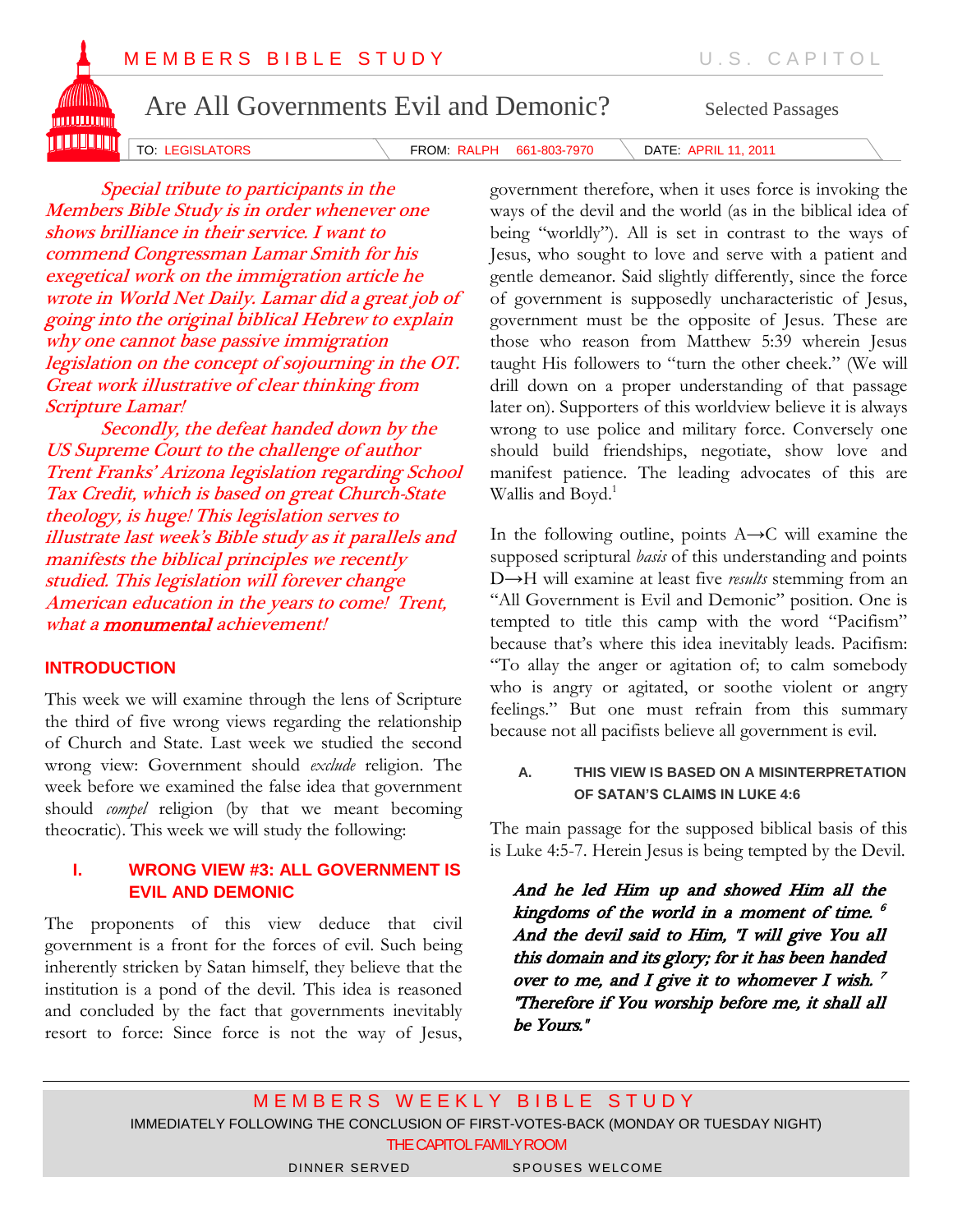

Basic to Bible study is that whenever you read a *narrative* passage quoting Satan (I.e. Genesis 3), keep in mind what else Scripture says about him; note this in John 8:44 where Jesus says:

"You are of your father the devil, and you want to do the desires of your father. He was a murderer from the beginning, and does not stand in the truth because there is no truth in him. Whenever he speaks a lie, he speaks from his own nature, for he is a liar and the father of lies.

That's to say this: In Luke 4 when Satan says to Jesus regarding worldly kingdoms, "for it has been handed over to me" he is lying! God never handed government over to the devil as much as the devil would like to think that. Therefore to utilize Luke 4 as a pretext for Satan owning Government is to fall for the same assumptiontechnique trick he tried to pull on Jesus. As a political leader, you of all people know that just because someone says something it doesn't mean it is true!

### **NOWHERE IN SCRIPTURE DOES IT SAY THAT SATAN IS THE RULER OF CIVIL GOVERNMENT<sup>2</sup>**

This is the error of Minnesota pastor Greg Boyd, the leading representative of this position today.<sup>3</sup> Boyd errs in misunderstanding Luke 4. Satan thinks He can dupe people by saying things with authority.

#### **B. THIS VIEW IS BASED ON AN IGNORANT UNDERSTANDING OF PAUL AND PETER**

As witnessed above in John 8, Jesus heralds that Satan is a liar. Accordingly, one should not build their theology on the statements of Satan in *narrative* portions of Scripture. Notice what the Apostle Paul and the Apostle Peter state regarding who is the progenitor of Civil Government:

#### Every person is to be in subjection to the governing authorities. For there is no authority except from God, and those which exist are established by God.

Three more times in Romans 13:1-6 (the above is verse 1) Paul states, "[Civil government] is God's servant for

your good." "It is the servant of God." "[Governmental] authorities are the ministers of God." Paul is clear and redundant that God is the author and owner of the State. Note Peter in 1 Peter 2:13-14:

Submit yourselves for the Lord's sake to every human institution, whether to a king as the one in authority, <sup>14</sup> or to governors as sent by him for the punishment of evildoers and the praise of those who do right.

If all of government were controlled by evil and demonic forces, one would not think that the Apostle Peter would command believers to submit to it! (Cf. Col. 1:16).

It is important to clarify that Satan does have members of governments under his control—and that is the case here in DC—but such is quite different than saying Satan is the CEO of Civil Government as a whole. "The only verse in the whole Bible that says Satan has authority over all governments is spoken by the father of lies, and we should not believe it."<sup>4</sup> Therefore there is no biblical basis to make the assertion that all government is evil and demonic. Rather, it is God's instrument of restraining grace in a fallen world. It is not evil; it is a restrainer of evil. This represents a huge difference in understanding.

#### **C. THIS VIEW IS BASED ON AN IMPOUNDED UNDERSTANDING OF JESUS**

In setting forth a false dichotomy between the righteousness of Jesus and the compelling, often forceful nature of civil government, the purveyors of this position ask, "When did Jesus ever act with the sword? Did Jesus ever teach that war was justified?" These are the queries proudly postulated by pacifists such as Boyd<sup>5</sup> and are commonly-held perceptions in today's biblically-illiterate culture. Respectively, in Luke 22:36-38 Jesus did authorize the use of the sword (actually two swords!). And contextually, it was for the purposes of self-defense and protection against robbers.

Secondly, what need be said relative to this point in the outline is that pacifists often appeal only to the life of Jesus versus the whole of the Bible to seemingly advance their arguments. They impound Jesus from the remainder of the Word. But Scripture is clear in its self-attestation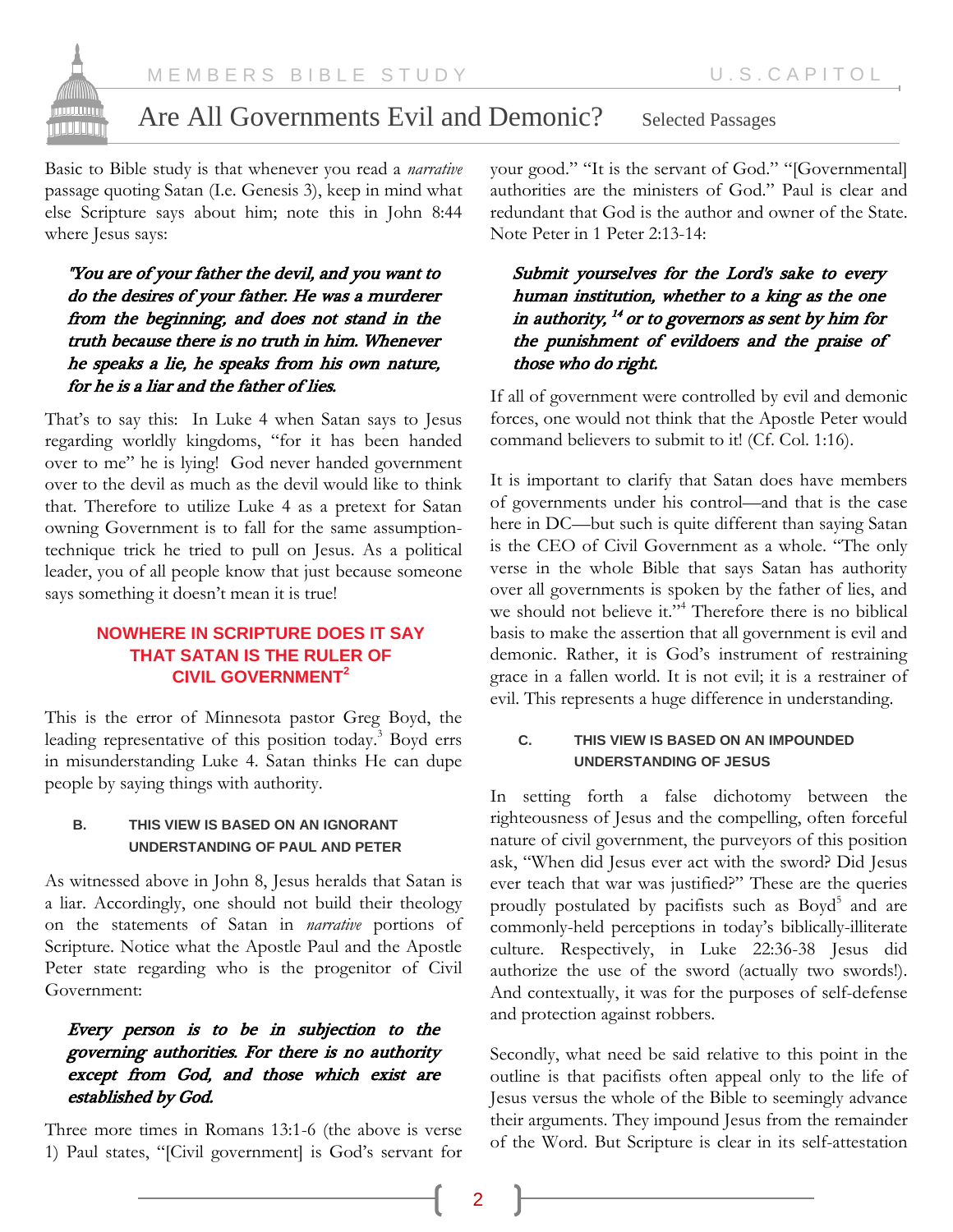

that "*All* Scripture is inspired by God and profitable for teaching, for reproof, for correction and training in righteousness" (2 Timothy 3:16). The whole of the Word is inspired by God, not just the teachings of Jesus. Remember "In the beginning was the Word, and the Word was God….and the Word became flesh and dwelt amongst us" (John 1:1; 14; cf. 1 Thes. 2:13; Rev. 19:13). Synonymous to the living Word is the written Word. It is fundamentally erroneous (and it should catch one's discerning eye), a hermeneutical violation, to attempt to isolate Christ from the remainder of *His* Scriptures. One cannot legitimately build theology on the back of Jesus' sayings only. When Paul declared to the Elders, "I did not shrink from declaring to you the whole purpose of God" (Acts 20:27) he wasn't referring just to Jesus.

Having said that, numerous passages in the Bible support the idea of government utilizing force to quell evil (cf. Genesis 9:5-6; Romans 13:1-7; I Peter 2:13-14). The third member of the Trinity inspired the authors of each of those passages. The supposed idea that the ways of Jesus are antithetical to the ways of Civil Government is a false dichotomy that does not bear up under the scrutiny of good exegesis.

#### **D. THIS VIEW RESULTS IN A MORAL EQUIVALENCE BETWEEN GOOD AND EVIL**

What are the results of this understanding of the State? If every nation is evil, what should a person conclude when two nations go to war? Was Great Britain evil when it took on Hitler's Germany? Was America evil when it liberated Iraq from Saddam Hussein? Is it equally evil for a nation to defend itself against terrorist attacks? When one reasons that "All Governments Are Evil" evil is the nation that advances or defends against evil. Romans 13:4 states concisely to the contrary, "…it [civil government] is a minister of God, an avenger who brings wrath on the one who practices evil." Nations and their actions are not patently evil according to God's Word. As a legislator you should not feel guilty when waging a just war against evildoers.

#### **E. THIS VIEW RESULTS IN A DENIAL OF GOVERNMENTAL POWER OVER INDIVIDUALS**

Boyd exhibits a pacifistic ideology when he states the following. (Note that in Boyd's vocabulary "the kingdom of the world" and "the power of the sword" are synonyms for describing "all governments are evil and demonic").

Wherever a person or group exercises power over others…there is a version of the kingdom of the world. While it comes in many forms, the kingdom of the world is in essence a "power over" kingdom….there have been democratic, socialist, communist, fascist, and totalitarian version of this kingdom of the world, but they all share this distinctive characteristic: they exercise "power over" people.<sup>6</sup>

This is not a biblically-informed rationale. Boyd believes government should not coerce people by threatening them with punishment. Rather, he believes Scripture teaches via the life of Jesus a "power under" versus a "power over" view of the role of government. The former being emblematic of "the kingdom of God" versus the later, "the kingdom of this world." Another way he expresses this is "Lamb Power" versus "Lion Power." "Coming under" he believes transforms people's hearts versus using force. Again, Romans 13:4 need inform ones total understanding of government.

### **CIVIL GOVERNMENT IS A MORALIZING AGENT OF GOD WHEREIN HE VESTS AND MANIFESTS HIS RESTRAINING GRACE IN A FALLEN WORLD**

God's design for Civil Government includes the idea of it containing corporeal<sup>7</sup> power and force over people in order to compel righteousness. God intends for Civil Government to legislate morality.

#### **F. THIS VIEW RESULTS IN NOT DEFENDING ONE'S WIFE, FAMILY OR COUNTRY FROM EVIL**

The natural conclusion of not using force, believing that such is in keeping with conformity to Christ, leads to one not defending an attacker of his wife, family, friends or nation. Pacifists tend to utilize the following verses to justify their point of view. A closer investigation of each is in order.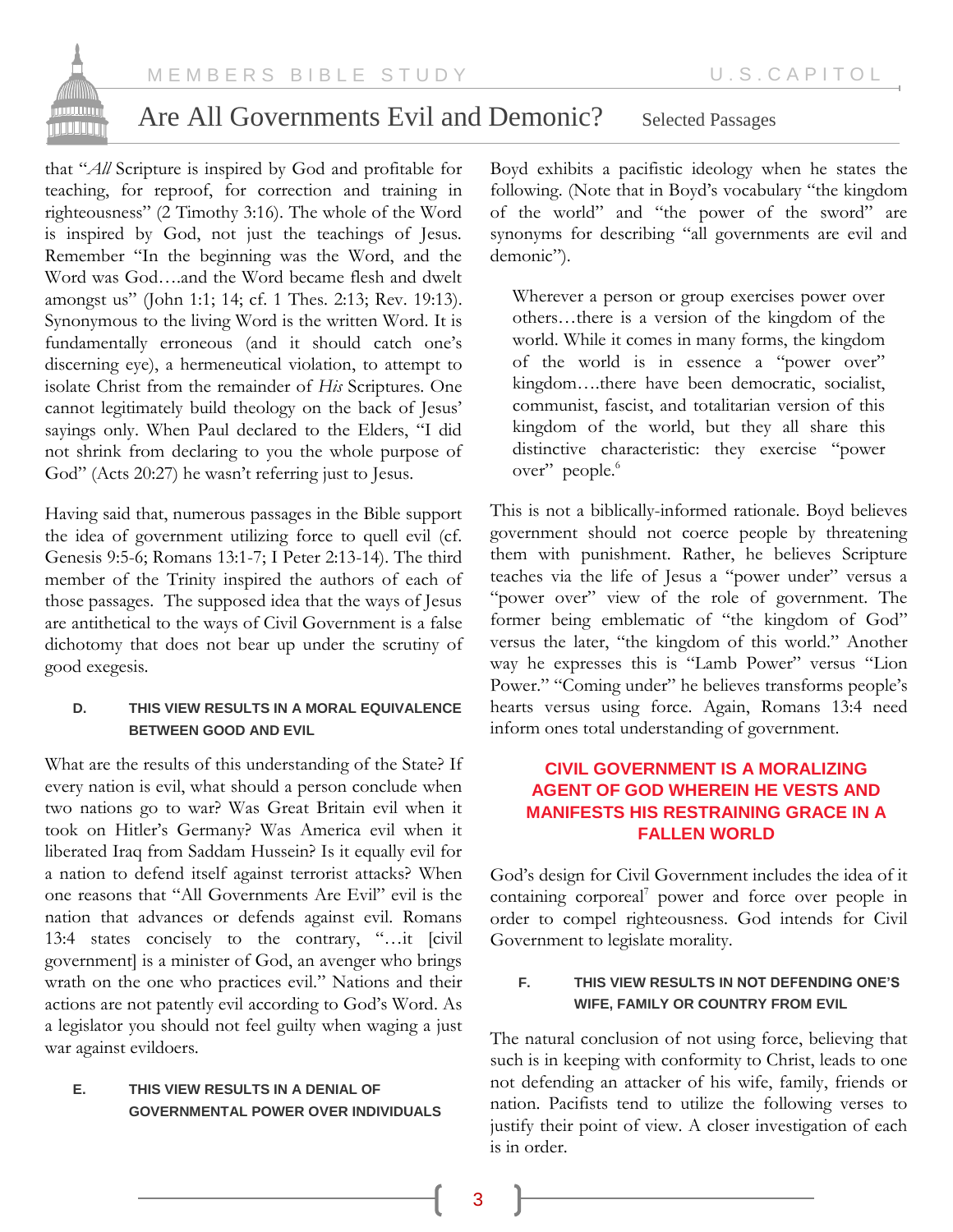

#### ➤ "NEVER PAY BACK EVIL FOR EVIL" ROMANS 12:17

Contextually this passage is found in a summary listing of Christian virtues (after eleven chapters of doctrine, Paul reasons how therefore members of Jesus' Church ought to live with others). Verses 9-21 depict the corpus of the believer's attitudes in Christ. Importantly, the context pertains to how believers ought to live as members of the universal body of Christ, the Church. Importantly, contextually this is not a passage about the duties of policemen in the State or military of the State. Eight verses later, (note verse 19 along the way!) Paul soon contrasts this impermissible admonition herein relative to *personal* revenge with the concept of permissible *State* revenge: He goes on to say that the state possesses the authority to use the sword "an avenger who brings wrath on the one who practices evil." All that to say this: The context and contrast of the passage is critically important to understanding its meaning! Parachuting in on a passage often cloaks authorial intent.

The big picture of Romans 12 is this: Paul is preaching that Christ-likeness means believers are not vengeful people who are always looking to get even. If someone is being accosted in your presence, that is quite another matter outside of the intended scope of this passage's instruction. Short of a policeman near the scene of a crime, an individual can invoke upon himself the power of the State in order to shoot a murderer, etc. Making a citizen's arrest is noble; the said person is not paying back evil for evil in this case.

#### ➤ "LOVE YOUR ENEMIES" MATTHEW 5:44

This passage is found in the midst of Jesus' instruction in the Sermon on the Mount. It stands to reason that if one loves their enemies like they do their friends and family, then they will protect them from the onslaught of a murderer or an invading country. Should one's actual enemies attack, is it loving to allow them to break the laws of the land? Tough love applies to all.

#### ➤ "TURN THE OTHER CHEEK" MATTHEW 5:39

In its tightest meaning when Jesus' choice of words is understood in their cultural setting, "turn the other cheek" means one should respond in humility when insulted by another. (Someday I'll take a whole study to develop this biblical understanding of the passage). For brevity's sake, pacifism is not in view here.

Add to this the context of Jesus' teachings. He is not talking about the responsibilities of government in Matthew 5. He is portraying principles for individual conduct this side of heaven. Add to that, this specific portion of Scripture is not listing imperative commands, but giving *general principle* illustrations (the OT Proverbs are principles) of what personal conduct should look like in the lives of His followers. To illustrate, a few passages later Jesus states, "give to one who begs of you." If this were a command in the Greek language, it wouldn't be long until conceivably, beggars could bankrupt churches. (Conversely, God also calls us to be good stewards of our resources just like He expects us to defend ourselves against evil wrongdoing).

#### **PACIFISM IS NOWHERE TAUGHT IN THE BIBLE**

The world is fallen and sin is rampant (especially when government enforcement is weak). Strong police forces and militaries are necessary as a result. Such fosters civility. Importantly, this next point will help to institutionally contextualize the aforementioned passages.

#### **G. THIS VIEW RESULTS IN A BLURRING OF THE INSTITUTIONAL PURPOSES OF CHURCH AND STATE**

The advocates of pacifism who invoke the love of Jesus to stylize their understanding of the conduct of Civil Government err in distinguishing separately the institution of the Church from the State. Whereas the Church is called to *evangelize* all citizens, the State is to *moralize* all citizens. God's institutional purposes as well as His methodologies for achieving His purposes are quite different. Whereas the former is confined to love and cannot wield the sword, the later is to use it when and where necessary. It seems Boyd and Wallis both have their institutional methodologies a bit mixed-up. In their noble pursuit for a more loving world, they act as if the methods of the Church are the limits of the State.

4